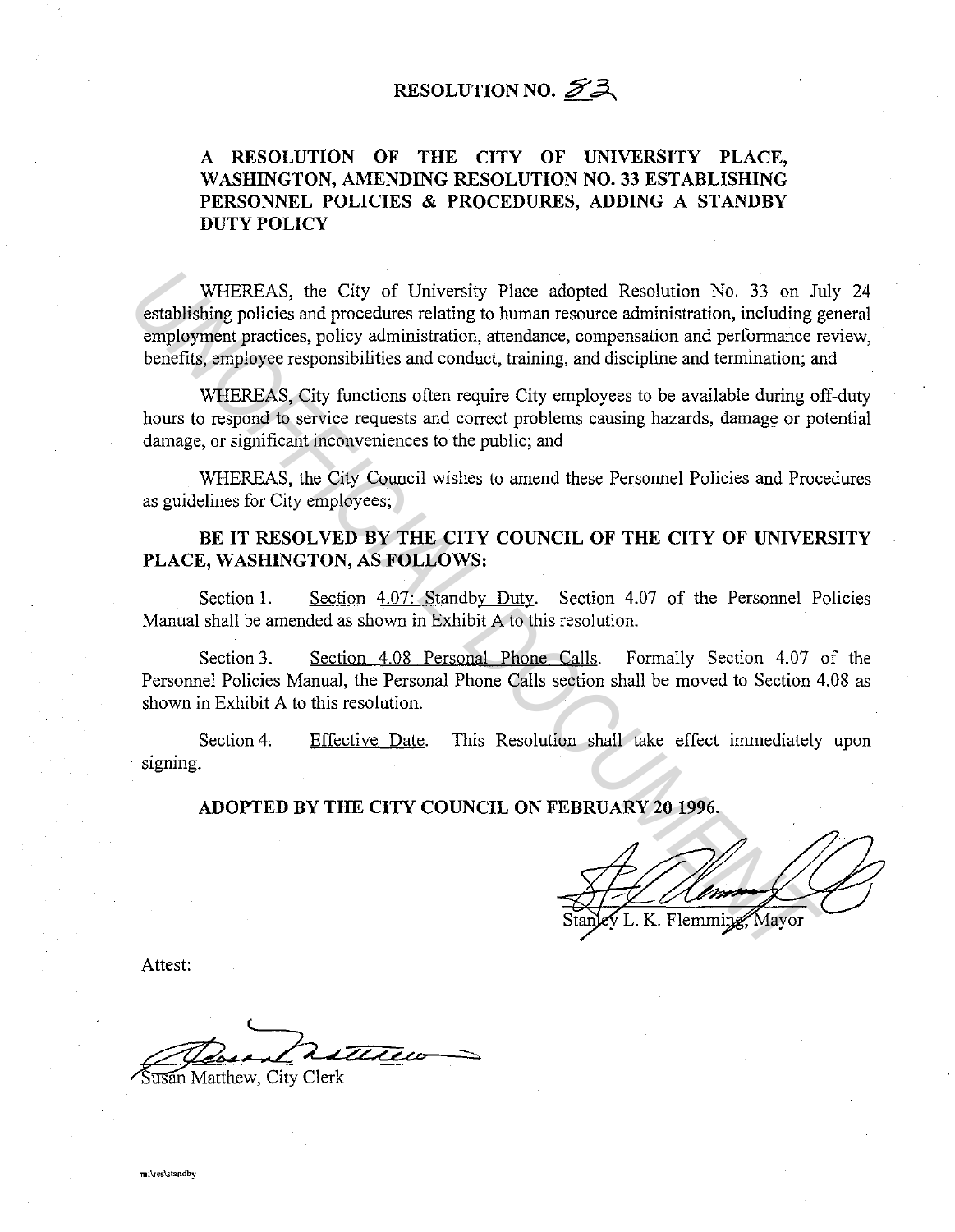#### **4.06 CALL BACK**

All employees are subject to call back in emergencies or as needed by the City to provide necessary services to the public. Non-exempt (FLSA covered) employees called back to duty will be paid at their regular rate, with the overtime rate paid for hours worked in excess of the weekly overtime threshold.

### **4.07 STANDBY DUTY**

The purpose of Standby Duty is to allow employees to be available during off-duty hours to receive service requests concerning problems; to investigate the nature and seriousness of the problem by on-site inspection; to correct minor problems causing a hazard, damage or potential damage, or significant inconveniences to the public; to call out appropriate crews when necessary; to direct the crew to the site; to perform work as a crew member if callback should occur; and to keep appropriate records.

The City at its option may assign Standby Duty to City employees to insure that qualified personnel are available to respond to emergencies which may affect public health, safety and/or welfare.

A FLSA non-exempt employee who serves on Evening, Weekend, or Holiday Standby Duty shall receive, in addition to his or her regular salary, a sum of up to \$420 per month. This \$420 monthly Standby pay shall be adjusted downward for actual overtime and/or straight time compensation paid to employee while called out during Standby Duty. If the employee's monthly call out overtime and/or straight time exceeds \$420 per month, employee shall be paid the \$420 monthly sum plus the amount of overtime and/or straight time call out pay that exceeds \$420 per month. As compensation for Standby Duty, if the employee's monthly call out overtime and/or straight time pay is under \$420 per month, the employee shall receive the actual overtime and/or straight time call out pay plus the difference between the \$420 monthly sum and the overtime and/or straight time pay. If an employee's Standby Duty hours in a given month exceed one half of the total Standby Duty hours for that month, the employee's Standby Duty monthly sum shall be adjusted, at the discretion of the Department Head, up to \$840 for that particular month. **4.07** STANDBY DUTY<br> **14.07** STANDBY DUTY<br> **14.07** The purpose of Sandhy Duty is to allow employees to be available during off-duty hours receive service requests concerning problems, to investigate the nature and seriousn

Hours of Standby Duty shall be:

*Evening Standby Duty.* Evening Standby Duty shall commence at quitting time on the evening of a work shift and continue through to 7:00 a.m. the following morning.

*Weekend Standby Duty.* Weekend Standby Duty shall commence as 7:00 a.m. on Saturday and continue through to 7:00 a.m. the following Monday morning.